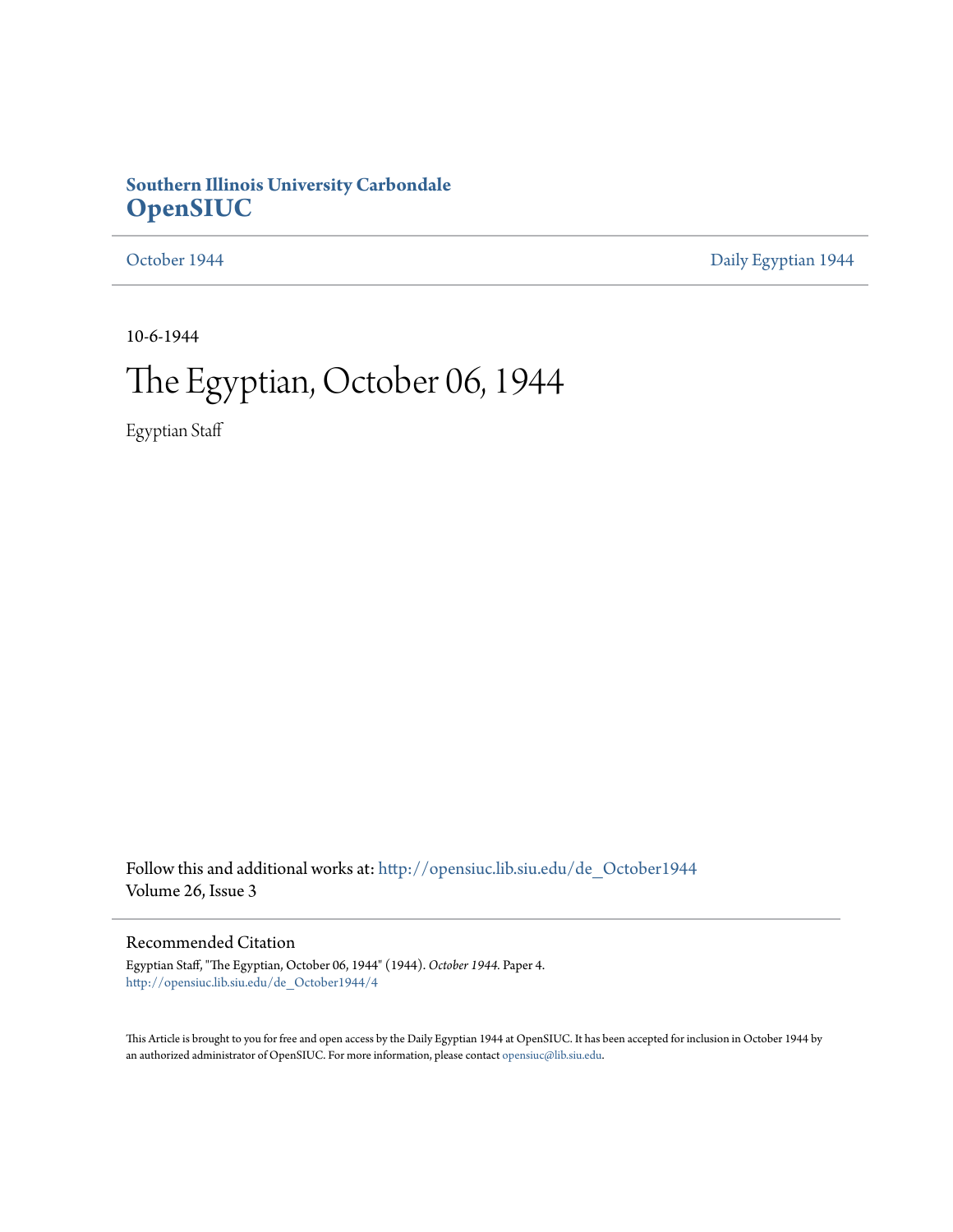

# A. D. Morgan, Herrin Speaks At So. Illinois School Master's Club Annual Meeting, Oct. 3rd.

The Southern Illinois School Masters' Club held its regu- $\frac{1}{2}$  are find the method of Shelter Auditorium of Southern the auspitulity of Shelter and University on Tuesday, October 3. Raymond 'operative L. Foster, principal of Du Quoin High School, is president of  $\frac{1}{2}$ <br>th club; and Denver McDonald, principal of the Mt. Vernon that

In the D. All Detroit of D. The B. All Detroit of the B. All Detroit of the B. The control of the base of the base of the base of the base of the state of the state of the state of the state of the state of the state of t

Field, Illinois, was the  $\Lambda$ <br>
refield, Illinois, was the  $\Lambda$ <br>
W. Kerston of West locate<br>
. illinois, was the Bru:<br>
. leader of the High line<br>
. leader of the High line<br>
incipals, and John Eatter S.I.<br>
refined incipals.  $S.I.N.U.$  $\vert$  The iscussed the topics which<br>iscussed the topics which

sion on topics

. Tie

wing topics:<br>
Post War Building.<br>
N.E.A. Membership.<br>
Patt Time Employment of Students.<br>
185-Day Soncol Year.

leader, and the college of the star particular grader<br>was held in the College section:<br>where the group had 5:30 Recess.<br>C:30 n.m. The College 6:00 Dinner<br>sone entertainment, teris, was clim ....... Entertainment furnis Address, tury '

neeting was climaxed where<br>  $\mu$  D. Morgan of Herrin,<br>
gave an address, "Twen<br>
ntury Yonth." Judge Mor-<br>
s for many years county<br>
(Williamson county,<br>
(Williamson county, sections meetings<br>ls School Masters'<br>at 2:30 s'clock the

esday in October and a<br>clock the second Saturda<br>uary. Its regular genera **CAMPUS VETS. SINU RECEIVES** 

**NOTICE** 

onan C. W. "Runt<br>‴Ssentative of th

hurie

and eith

the facts are checks

# **DON COSSACK CHORUS AT SINU OCT. 16**

Russian soloists and only appear in Shryock

Thapel, the<br>Diapel, the The accompanists are .<br>Nichola

Orthodox Church, the haunt<br>melodies of Russian Folk-song

ush.<br>Helen i ty Cossack war chn<br>| grund | finale, the

Martha McAfons, co Typists Maxine Gunn, co-chair-

ion on the choir<br>
Building.<br>
mbership. of the tumes and Makeup: Vi Bur

**PLAN LOUNGE AT TILTON LIBRARY** WEEKLY MEET'S The Southern illustra Normalism

**NOMINATE** Don t<br>Don B<br>Hewlet **OFFICERS** 

For the system and the system and the system and the system and the system of the system of the system and the system of the system and the system of the system of the system and the system of the system and the system an secretary of the class.  $\overline{THE\;JAP\text{-}SHOOTERS}$  COME HOME

ber 11.

r. Elnoch scholar, author, day, October<br>as a most successful presi-<br>as a most successful presi-<br>Norma Nidae, authority of the Illinois State Histori-<br>Seriety, Nay, 1940, Mr. Tilton came **Pette** Louis

ie an<br>State in c. particularly

Little Theater Names **Committees for Work** on Homecoming Play

 $Sktt$ 

The mechanics of Little Thea ter got under way by the ap-<br>pointing of the following commitsters: The

hairman. Ar<br>Schwegeman. illelp on Skits: Phyllis Jordan.<sup>1</sup>1<br>Allian Goddard, Vi Bortolotti, P.<br>Panette Langdon, Pat Hewlett. |<sup>0</sup>

 $-36$ 

1. Maxine Guan, co-chair-<br>
Bertolotii, Catoline Suntin, ors and bases are needed in the Poulis,<br>
Bertolotii, Catoline Suntin, ors and bases are needed in the scheeper<br>
chwegenaan, Jane Burkett, univert end should see him The Women's Ensemble is made.<br>The Women's Ensemble is made.

WAKELAND

**ORGANIZES** 

We of the following women.<br>Woodrome, Imagene Travelstead<br>Elone McCoy, Dorothy McCarnes in Ruth Blanken<br>
Tox, Frances Bar-<br>
Ruth Brelyn Mey-<br>
Ruther Patterson, Beth<br>
Ruther rsis Cher Patricia n, Bonita Wright<br>ick, La Vera Story<br>Mary Little, Ero<br>Dick, Lina McDon

.<br>wing members

Audrey

Girls' Rallu Pledge 13: Homecoming Commit-**MIXED CHORUS** tees Are Named

Thirteen girls were ribbon<br>edged into the Girls' Rally Mon-<br>iy in the Little Theatre. They<br>are as follows: Helen Mar

en Mar

Elizabeth committee.

# First in Nation-wide

The 1944 Obelisk won first place<br>bhors in the Scholastic Press As<br>ociation judging of all the year-<br>ooks in the country. The book

AIRPORT PLANNED

Examinate, Lances dent fund.<br>Travillion. Jack ing of all p<br>Lantrup, Dalsy hera Tuesday<br>K. Stsk, Freda p. m. is the unediately in order to<br>1945 Obelisk obtainable

**Elects Florence Alston** Student Secretary Inclus

.......<br>administrative

# **COUNCIL OF ADMINISTRATION DECLINES SPONSORSHIP OF HOP**

The 1944 Homecoming Committee plans were well underway this week, despite the fact that there had been much discussion as to the possibilities of this annual get-together. However, taking all facts into consideration that

might prevent the one, big, traditional affair of Southern,<br>the committee elected chairmen, set up sub-committees, and organized in an attempt to carry on the Homecoming fes-<br>livities. Various faculty members volunteered their services in this all-out student participation, a student head<br>was elected, and some committees had already taken action, for the entire student body wanted a Homecoming, a Home-<br>coming which would include the football game, the Little

Charles production, and the dance.<br>
Theatre production, and the dance.<br>
The transformation with the sense and the dance.<br>
What in the character of ADPROPRIATION the Caution of Administration with the Caution of ADPROPRIATI tion because of last year's dunce.<br>because of the lack of money, and<br>because of the critical mannower

the Council p.c.<br>red the mistake, and charged the mistake, and charged<br>definitely that the Bush noise the the<br>consoring the the<br>consoring the the **SET ID NATION WINDER THE CALCULATION** (STATE THE SET OF THE SET OF THE SET OF THE SET OF THE SET OF THE SET OF THE SET OF THE SET OF THE SET OF THE SET OF THE SET OF THE SET OF THE SET OF THE SET OF THE SET OF THE SET OF

should contact the Dean

The porthoust to south-

tes are concerned. The con-

FOR CARBONDALE

In the .r. In i<br>stantia  $\alpha$  standings will be consistently c<br>of at the west end of the had not<br>They are the langer, an the matter<br>stratuse building and  $\alpha$  the matter<br>stratuse building and  $\alpha$  thermore

# **VOTE WEDNESDAY!**

must be presented in<br>
ballot can be marked.<br>
bet preferential volin<br>
he used in the select<br>
Homecoming Queen on

be put on<br>the book

**Homecoming Committee** 

# west landing strip has been com-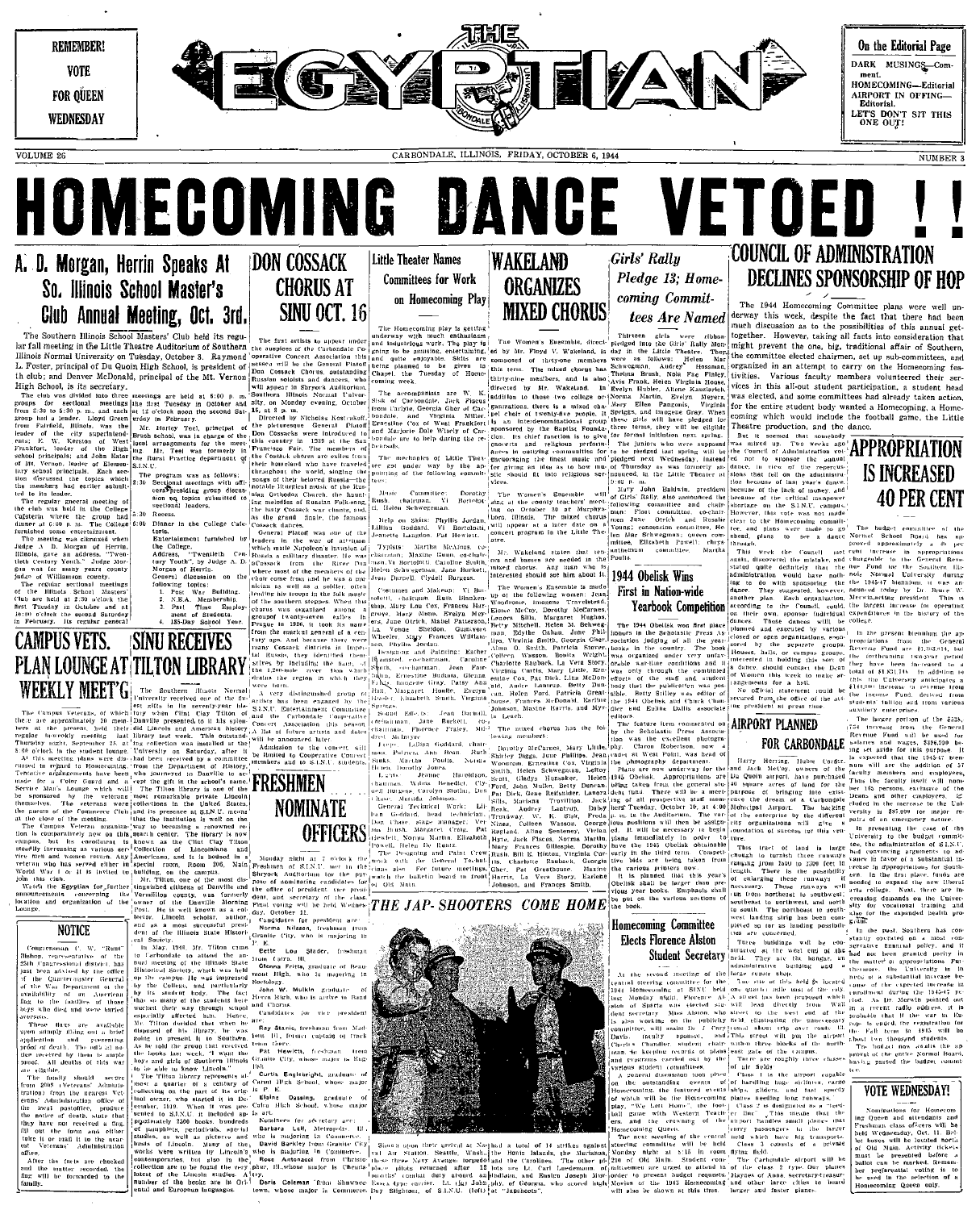

NOTICE!

# DARK MUSINGS

The opinions expressed in the<br>EGYPTIAN are not necessarily<br>representative of those held by<br>the college, or the student<br>body, or the EGYPTIAN staff.

MORE POLL, PLEASE | FIFTEEN PER CENT

**MADAME SINOO SAYS FUTURE** 

FRIDAY, OCTOBER 6, 1944



# **G. I. BILL OF RIGHTS**

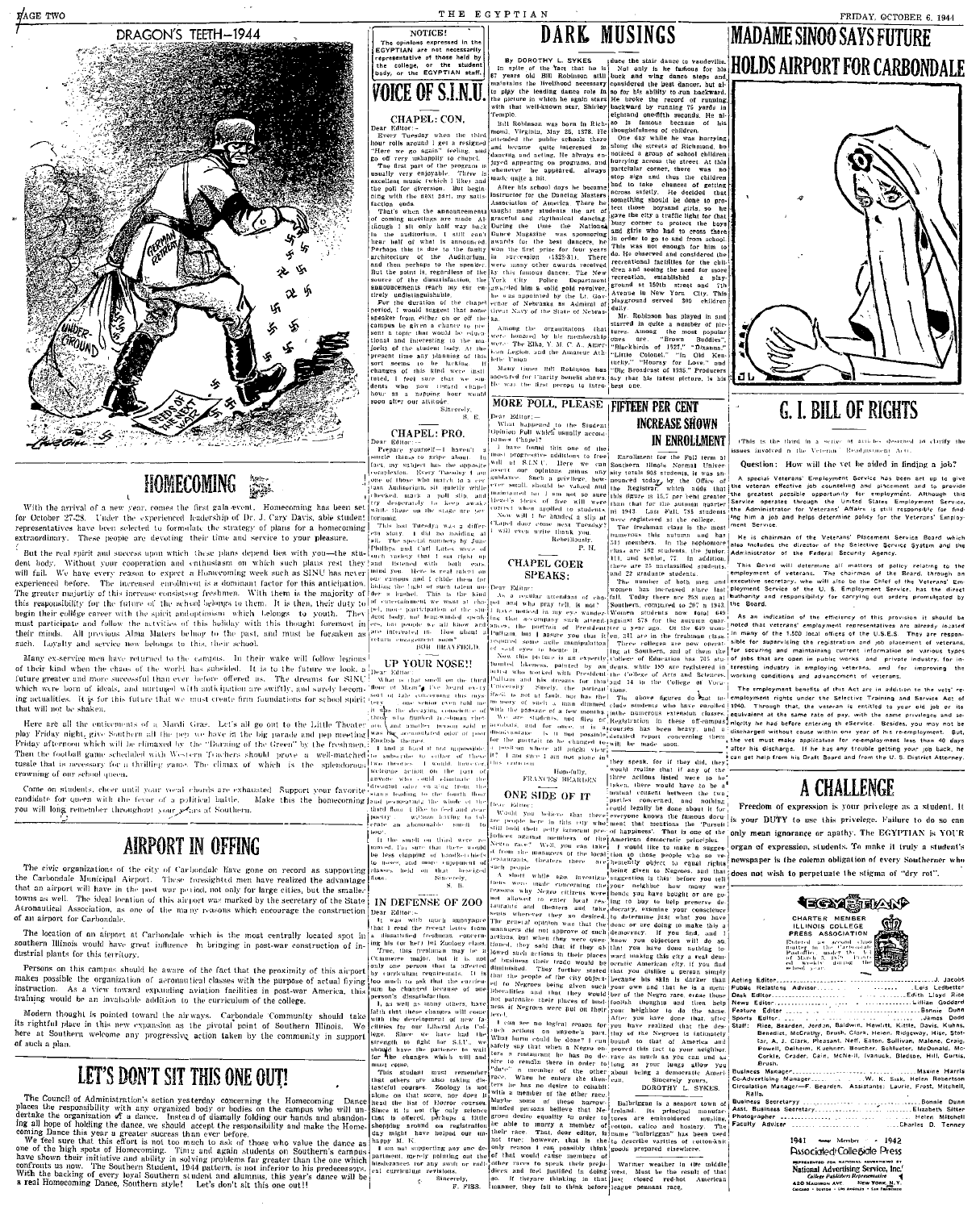FRIDAY, OCTOBER 6, 1944



**PROME CARVELE CARVELE CARVELE CARVELE COMPANY CONTINUES CONTINUES CONTINUES CONTINUES CONTINUES CONTINUES CONTINUES CONTINUES CONTINUES CONTINUES CONTINUES CONTINUES CONTINUES CONTINUES CONTINUES CONTINUES CONTINUES CONT** 

being deceased and<br>horrible fare of br  $\ldots$  ,  $\ldots$  , are provided and the space of the space of the space working<br>and in the space working subsect to the basic discussion in the space of the<br>space of the space of the space of the space of the space of the co EXERCISE AND MARKET IN THE CONTRACTORS IN THE CALL AND THE CALL AND THE CALL AND THE CALL AND THE CALL AND THE CALL AND THE CALL AND THE CALL AND THE CALL AND THE CALL AND THE CALL AND THE CALL AND THE CALL AND THE CALL A Can over the finded as imagine the control of the finded as imagine the finded as imagine the state of the state of the state of the state of the state of the state of the state of the state of the state of the state of th spinaine exhibitions<br>as well mate As

**BATS IN YOUR BELFRY** 

is batty? If you have, don't get the wrong impression. It's<br>merely that a number of placental mammals having their is usiny : 11 you have, non 1 get the wrong impression, 11.8<br>merely that a number of placental mammais having their  $\begin{bmatrix} 1 & \text{must} & \text{in} \\ \text{merely} & \text{in} \end{bmatrix}$  for the sta-<br>forelimbs modified to form wings are living at the

foreign tar a numeric on which the properties are the spental density density and a numeric variant of the spental density and a spental density of the spental of the model in the spental of the spental of the spental of

**QUIZ FEATURE** 

### ,,,,,,,,,,,,,,,,,,,,,,,

(Two tickets to either the Varsity or Rodgers Theater will be<br>presented to the Brat person who brings a correct set of answers<br>to the questions below to the Egyptian office today. Come and<br>hitne, Quiz Kid):

THE EGYPTIAN

- ie, Quiz Kid):<br>
What two baseball teams from the same city in the U.S.<br>
What two baseball teams of the World Scries Changlandship<br>
and based as out to see the suser forters when<br>
Bloods called him Tuesday?<br>
At what enery  $\overline{2}$
- $\overline{\mathbf{3}}$
- 6.
- Winner of last week's Quiz: MISS FEORL JEAN FISS

# MUSICANA

By NORMA MARTIN ( $\sim$  1997) WORMA MARTIN ( $\sim$  1997) When Harry James 21 and the original Steep Tim Gal. Every Coy of My Life and both the terr efears.<br>Steep Tim Gal. Every Doy of My Life and both the terr efears.<br>Since t

To satisfy the appeal of the public, Columbia has recorded an objective condition of appear to the public, Columbia has recorded to Rent the term of the term of the term of the star, and such personalities are Monet and t

Refore Chaude Thomaill joined the Navy, he was one of Color<br>members critics with a member of the Navy and proper continue member with deficing you all perfection. He was veted "favorite<br>manifer with deficing you perfection

That sound Phi Betu Kappa man, Tommer Tucker, has become a<br>favorite in pop music circles by his theme some, I Love You. One<br>of his newest releases to Dear Old Poi of Mine and Wilsper That You<br>Love Me,

smooth as velvet.

**Conducted** with nursus and a  $\frac{1}{n}$ .<br>Rochester Philbarmanic at its hest,<br> $\frac{n}{n}$ ,  $\frac{n}{n}$ ,  $\frac{n}{n}$ ,  $\frac{n}{n}$ ,  $\frac{n}{n}$ ,  $\frac{n}{n}$ 

his interpretation of one of Bach's greatest<br>ture, Tocata and Fugue in E Minor,

Seldom has the Song of India sounded more vibrant<br>as than in Richard Crook's magnificent voice. Exa in Richard Crook's magnificial more violate and contained and solden tower highlights of this re-ording.<br>Cand golden tone are highlights of this re-ording.



## NEW ADVENTURE YARN By EDITH RICE

We are pointed of Studiern and while the Gaular Constant transfer<br>with the sequel of the sequel of the sequel of the sequel of the sequel<br>constant of the sequel of the sequel of the sequel of the sequel of<br>planet benders

The was return in the papers. The area distortion the<br>distortion of the content in the same serves in the same serves in the<br>same serves in the last  $\sim$  were from the same state<br>in the last weak in the same state of the Now the mean has the control of the comparison of the control of the control of elastic property in the calibration of the control of the control of the control of the control of the control of the control of the control



Freshman Secretary

"BAR" MAIN ATTRACTION **ON THE SOCIAL FRONT** 

BY BALDWIN

**Consequently and the CALIFY CONTRACT CONSECT AND AN ARTICLE CONSECT THE CONSECT TO THE CONSECT THAT CONSECT THE CONSECT THAT CONSECT THE CONSECT THAT CONSECT THE CONSECT THAT CONSECT THE CONSECT THAT CONSECT THE CONSECT** PI KAPPA SIGMA The Pl Kappa Sigma sorority is<br>holding Open House Friday night.<br>October 6, from 8-12 p. m. Towns-<br>people, faculty members and sta-<br>dents are fordially invited to atpeople.<br>dents<br>tend.

## DELTA SIGMA

DELTA SIGMA<br>
What gala activities are in store<br>
What gala activities are in store<br>
lyedges who go through probation<br>
week this week-rad; Edith Gaban,<br>
Jane Elten Burkiti, Mary Little.<br>
Derothy Rushing, Lottle Owens<br>
and Pl

Skipping place meeting is still given, were gastern at a dimensional property ratio of place in the place of the state of place and left resolution the place of the state of the state of the state of the state of the stat

# 

TURNER-12

 $\begin{tabular}{l|c|c|c|c} \hline \texttt{left} & \texttt{struct} \\ \hline \texttt{right} & \texttt{right} & \texttt{Mrs} & \texttt{Emily} & \texttt{Taff} & \texttt{Douglas} & \texttt{was} \\ \hline \texttt{no} & \texttt{a} & \texttt{a} & \texttt{a} & \texttt{nonloss} & \texttt{f} & \texttt{mise-to-ionous} & \texttt{a} & \texttt{t} & \texttt{ca} & \texttt{nonosore} \\ \hline \texttt{no} & \texttt{a} & \texttt{a} & \texttt{mise-to-ionous} & \texttt{M0$ 

common activity are that office to the University of Chicago, and the Bouldary and the Poulties and the Chicago and the Chicago and the specific specifies of the control of the control of the control of the control of the cancer or Women Voters, an educational organization to inform

 $\begin{minipage}{.4\linewidth} Two-stud-ut-organizaves\\ Source-Blow-Normal-Univer-  
sity, P<sub>1</sub> King-<sub>box</sub> signa sorortity and  
the  
boundary art-frater-  
is.$ 

Sctory", which wa<br>he College campus re College compus<br>Partica Fulkini of Carbondale<br>Center College Schule College Schule<br>Are Schule College Schule College Schule<br>Present College Schule College Schule<br>Schule College College College Schule<br>College Schule Colle

The collar button, accollar to tashion note, will soon disap-<br>ear. Ours already has shout<br>ree times a veek, under the ...<br>.ureau.

Not only for the Well-Groomed Outer Appearance for the mental satisfaction --<br>you'll receive, come to

Horstman's **Cleaners** 

**GENERAL LEE FROM KEEP 'EM FLYING I CHINA ENTERTAINED** BY KAI SHEK HALL

**AT ANTHONY HALL** 

**OPEN HOUSE FRIDAY NIGHT** 

Muss Vera L. Robertson is tak- Major General Lee Lue Foo of<br>the basir training for the Waves the Chinese Array and PFC Vic-<br>at Hunter College, Broux, N. Y. tor Pixley, former student of<br> $\frac{1}{2}$  at Hunter College, Broux,

Buy \* War \* Sta eing the war rapidly and getting<br>our men back home, and shaping<br>a world peace that will stick."

**Yellow Cab** 



**EXPERT** FOUNTAIN SERVICE .....................

**Running All Points** 

.<br>Quick, Reliable Service

 $25c$ 

**PHONE 68** 

BILLIARDS P<sub>00</sub>L **CARBONDALE BILLIARD PARLOR** 

\*\*\*\*\*\*\* For the Best in SANDWICHES. Milk and Ice Cream

CITY DAIRY

521 South Illinois

ogu.<br>Mrs. Douglas made a short, im-

Mrs. Douglas made a short, impressive grave in havin's heatrest in<br>set the minimization chat is the variable words of the strip in the variable particular that the particular the passion and the people and computer comput





commons adds further laurels to the<br>er Claude Thornidill, fl. S. Navy.<br>\* \* \* \* \* \* \* \*

 $\overline{a}$  , and  $\overline{a}$  , and  $\overline{a}$ 

If you're a hep eat, or if you like music red hot and happy, you'll<br>like the new coupling, Pry Me Cookie. With a Can of Larsi and Re-<br>guest For a Rivinshin. Will Brackey and his orchestra go all out to<br>make this recording Ray McKiny makes with the voice and the

 $\label{eq:2} \begin{minipage}{0.9\textwidth} The Latin-Amerizon Systemback & & 0.9\textwidth & 0.9\textwidth & 0.9\textwidth & 0.9\textwidth & 0.9\textwidth & 0.9\textwidth & 0.9\textwidth & 0.9\textwidth & 0.9\textwidth & 0.9\textwidth & 0.9\textwidth & 0.9\textwidth & 0.9\textwidth & 0.9\textwidth & 0.9\textwidth & 0.9\textwidth & 0.9\textwidth & 0.9\textwidth & 0.9\textwidth & 0.9\textwidth & 0.9\textwidth & 0.9\textwidth & 0.9\textwidth & 0.9\text$ 

Rudolf Serkin, plano virtuoso, displays super artistiy and

The Boston "Pops" Orchestra, under the baton of Arthur Fields, associated an album consistence of "enteries" and "the-enteries" and the Caroline of Production in the formulation of the Production of the Caroline of the Ca